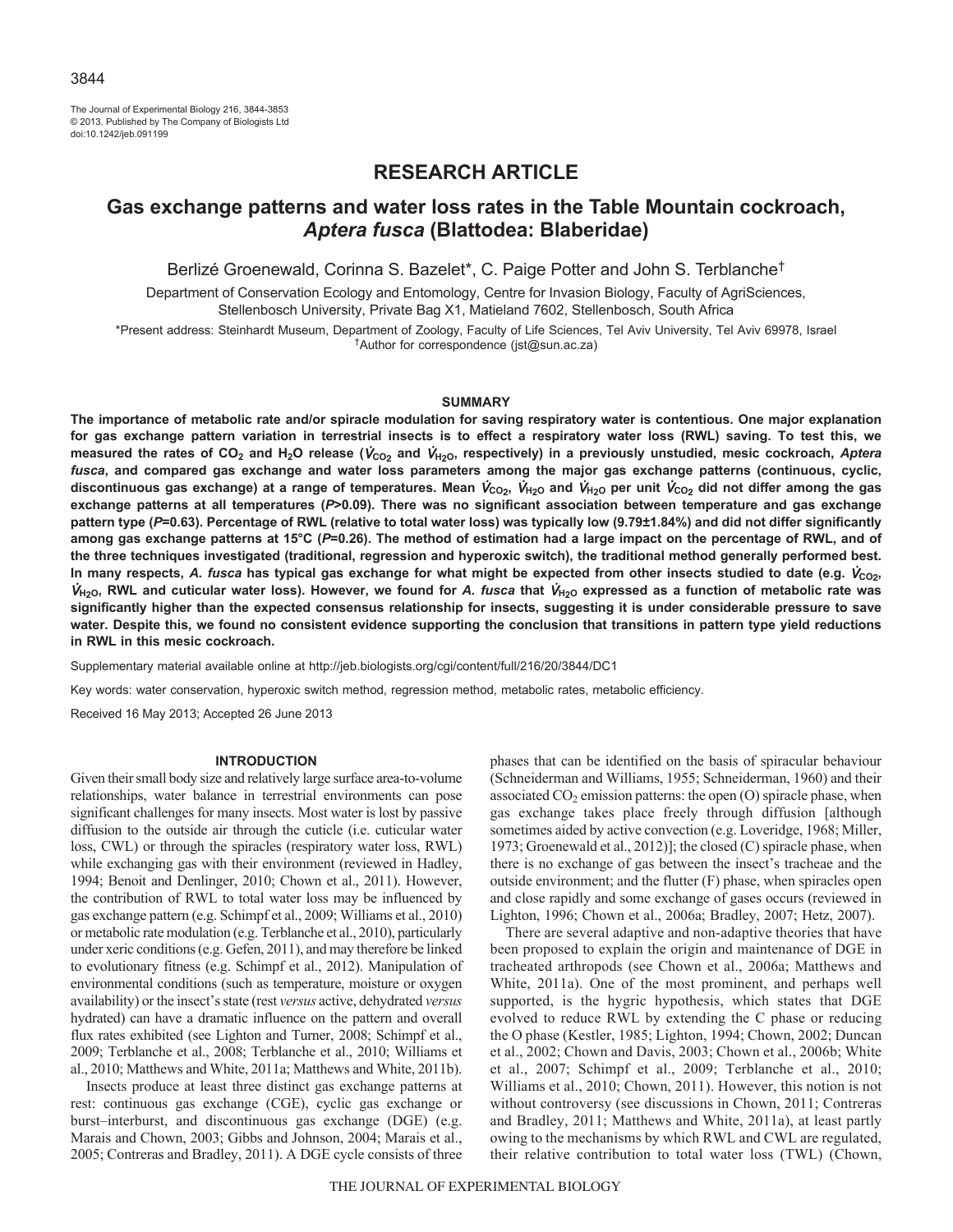2002; Chown and Davis, 2003; Terblanche et al., 2010) and the fact that many insects abandon DGE under conditions when it is thought to be most useful for water saving [e.g. higher temperatures, dehydration (Quinlan and Hadley, 1993)]. Alternatively, DGE or cyclic patterns are present in some mesic species, such as water striders, which are expected not to be under desiccation stress (Contreras and Bradley, 2011).

Some studies have argued that RWL is a negligible component of TWL (Edney, 1977; Hadley, 1994; but see Chown and Davis, 2003). In the German cockroach, for example, ~95% of water loss occurs through cuticular transpiration, while respiratory transpiration accounts for 3.4–4.4% of TWL (Dingha et al., 2005). However, RWL can be of importance for insects that have evolved under dry conditions, as the amount saved may be the difference between life or death for a xeric species, and indeed, may therefore be the subject of natural selection for pattern variation (Chown and Davis, 2003; Duncan et al., 2002; Gibbs et al., 2003; Benoit and Denlinger, 2007; Schimpf et al., 2012). Furthermore, the regulation of metabolic rate (MR) and gas exchange patterns have considerable impacts on the way in which RWL can be adjusted (Terblanche et al., 2010; Woods and Smith, 2010; Weldon et al., 2013), which in turn may be influenced by life-style factors (e.g. aptery, diapause).

Here, we investigate gas exchange and water loss rates of the Table Mountain cockroach, *Aptera fusca* (Thunberg 1784), a poorly studied mesic insect species. We hypothesize that if DGE is a water saving strategy, *A. fusca* will favour DGE above other gas exchange patterns under desiccating conditions (e.g. high temperatures, low humidity), and that  $\dot{V}_{\text{H}_2\text{O}}$  per unit  $\dot{V}_{\text{CO}_2}$  (where  $\dot{V}_{\text{H}_2\text{O}}$  and  $\dot{V}_{\text{CO}_2}$  are the rates of  $H_2O$  and  $CO_2$  release, respectively) will be lower during DGE than CGE (see Williams et al., 2010). We also expect that the percentage of RWL relative to TWL will be lower during DGE than other gas exchange patterns. Because measurement of RWL for gas exchange patterns other than DGE (i.e. CGE and cyclic gas exchange) is not straightforward, we compare three techniques for partitioning CWL and RWL, and test their repeatability (following Gray and Chown, 2008). Finally, to better comprehend how the study species fits into a broader (global) perspective, we compare our results with those for other insect species.

## **MATERIALS AND METHODS Animals**

Adult *Aptera fusca* (Blattodea: Blaberidae) females were collected from two localities in the Western Cape, South Africa. Ten individuals were collected from Jonaskop, Villiersdorp (33°58′00″S, 19°30′00″E), and eight individuals were collected from Landdroskop, Hottentots Holland Nature Reserve (34°0′6.48″S, 19°1′18.12″E), in late autumn/early winter. Animal field collection was undertaken under Cape Nature permit number 0056-AAA007- 00006. Animals were maintained at a constant temperature of 18±4°C, a relative humidity (RH) of 50–90% and a 10h:14h light:dark photoperiod. Temperature and RH conditions were verified with iButton hygrochron temperature/humidity loggers (Maxim/Dallas Semiconductors, Sunnyvale, CA, USA).

Cockroaches from the two different localities were placed in separate glass terrariums, thereby creating two separate colonies. Individuals for each experimental trial were selected at random from the different colonies, as preliminary trials suggested no body mass or resting  $\dot{V}_{\text{CO}_2}$  differences between individuals from the different colonies. The terrariums contained sterilized potting soil, empty egg cartons (to create refugia), as well as restios (Restionaceae) and wood/bark from their natural environment. Animals were fed a diet of mixed nuts (Montagu dried fruit: Mixed nuts raw; Montagu, Western Cape, South Africa) and seeds (Montagu dried fruit: Seed & almond mix), oats, fish food (Tetra goldfish flakes; Melle, Osnabrück, Germany), fresh lettuce and apple slices *ad libitum*. Water was provided as soaked cotton wool and the containers were lightly sprayed with distilled water daily to maintain high humidity levels (~50–90%). Animals were fasted, but allowed access to water, for at least 12h before respirometry commenced.

#### **Respirometry**

Each individual was weighed to 0.1mg before and after each trial using an electronic microbalance (Model MS104S, Mettler Toledo, Greifensee, Switzerland).  $\dot{V}_{\text{H2O}}$  and  $\dot{V}_{\text{CO2}}$  were recorded in a darkened 40ml cuvette. A short plastic rod was placed in each cuvette for the animal to grasp (simulating their host plants) to reduce activity of the animal during respirometry trials. Individuals were given a period of at least 5min to settle in the cuvette before recording commenced. When handling the animals, care was taken to minimize contact with the cuticle to avoid accidental abrasion, which could elevate CWL rates (see Johnson et al., 2011). Pilot trials with visual observation or recordings with a custom-built electronic activity detector clearly showed that activity abolished cyclic or DGE patterns, and resulted in the exhibition of CGE.

Flow-through respirometry was undertaken to record  $\dot{V}_{\text{CO2}}$  and  $\dot{V}_{\text{H2O}}$ . An infrared CO<sub>2</sub>/H<sub>2</sub>O analyzer (Li-7000, Li-Cor, Lincoln, NE, USA) was set up as follows. For the gas switches  $(100\% \text{ O}_2 \text{ and }$  $100\%$  N<sub>2</sub>), a pressurized gas cylinder (Air Products South Africa, Cape Town, South Africa) fed one of the gases into the system. Where normoxic conditions were required, an aquarium pump (AC-9610, Hailea Group, Guangdong, China) was used to feed atmospheric air into the system. The air stream was then fed through a scrubber column containing soda lime (Merck, Gauteng, RSA) and another scrubber containing silica gel/Drierite (ratio 1:1) (Merck, Gauteng, RSA/Sigma-Aldrich, St Louis, MO, USA) to remove  $CO<sub>2</sub>$  and water vapour from the air stream. Scrubbed air was then fed through a flow control valve (Model 840, Side-Trak, Sierra Instruments, Monterey, CA, USA) and regulated at a constant flow rate of 200mlmin<sup>−</sup><sup>1</sup> by a mass flow control unit (Sable Systems, MFC-2, Las Vegas, NV, USA). Thereafter, air flowed through the zero channel of the  $CO<sub>2</sub>/H<sub>2</sub>O$  analyzer and through the cuvette containing the cockroach, which was placed into a programmable water bath (Huber CC-410-WL, Peter Huber Kältemaschinenbau, Offenburg, Germany) to regulate the temperature of the cockroach. Air leaving the cuvette then entered the gas analyzer through another channel, which thus recorded the difference in  $CO<sub>2</sub>$ and H2O concentration of the air before and after it flowed through the respirometry cuvette, at 1s intervals. The output of the analyzer  $(\dot{V}_{CO2}$  and  $\dot{V}_{H2O})$  was recorded *via* Li-7000 software on a standard desktop computer. Only periods where no activity was visible, based on recordings of movement from the electronic activity detector, were used in analyses. The time constant of the cuvette was determined to be 12s (40/200 $\times$ 60s), meaning that it takes 60s (12 $\times$ 5s) for 99% of the  $CO<sub>2</sub>$  that is released by the animal to be removed from the cuvette and detected by the analyzer (Gray and Bradley, 2006). The shortest C-phase duration that we recorded was 564s; therefore, we were confident that the different phases of the DGE cycles could be accurately detected.

#### **Gas exchange pattern**

Trials were conducted under normoxic conditions, at 0% RH and 15°C. Each individual (*N*=13) was run in three separate trials (allowing a rest period of 2–5 days between trials) to allow analyses of repeatability. Time of day was randomized among individuals' trials to avoid potential diurnal effects on gas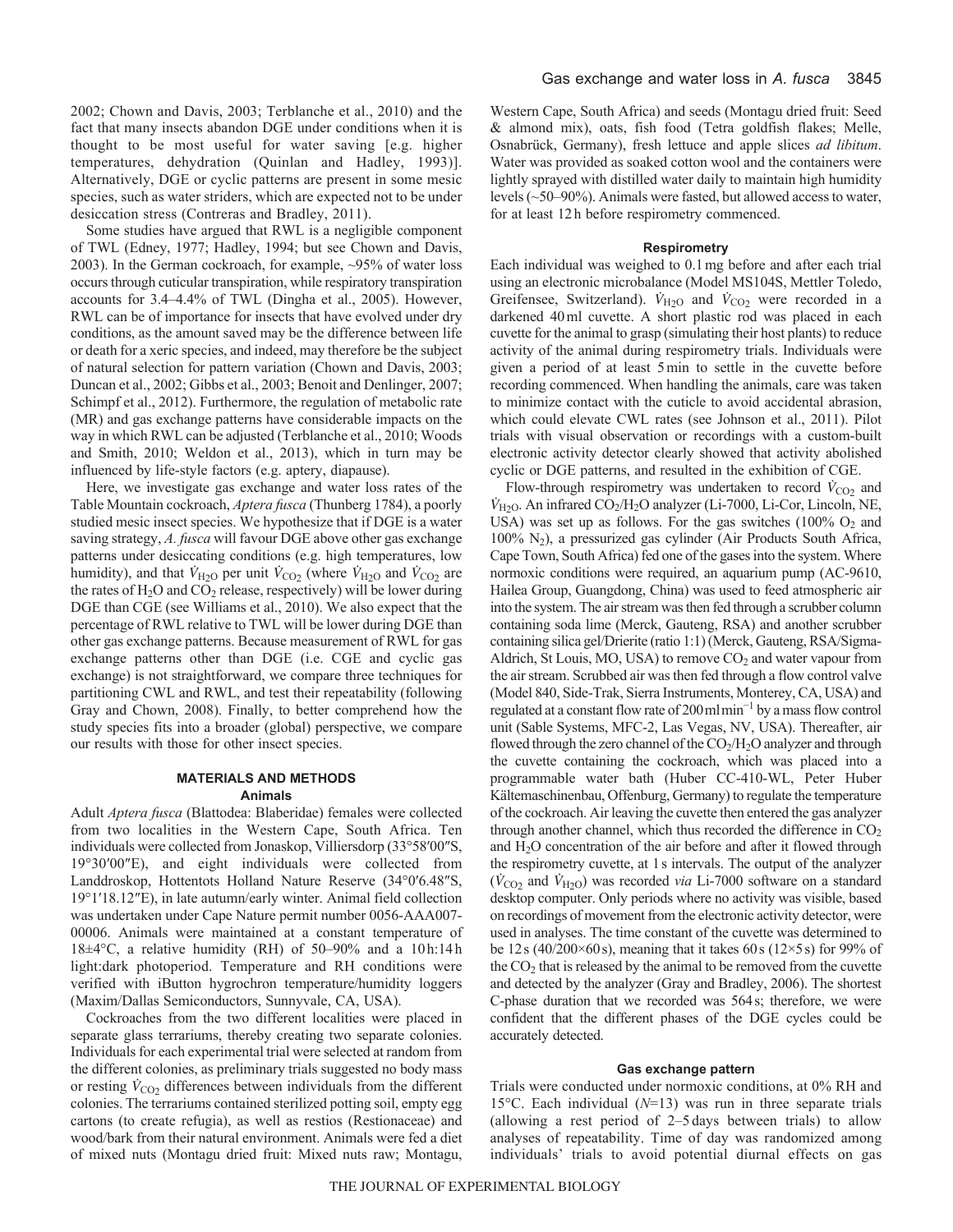## 3846 The Journal of Experimental Biology 216 (20)

exchange. Gas exchange patterns were identified based on  $\dot{V}_{\text{CO}_2}$ . Cyclic gas exchange was identified according to methods described in Marais et al. (Marais et al., 2005), namely that if a line is drawn through the middle of the data trace, <30% of the data points should be above the line. If >30% of the data points are above the line, then the pattern would be identified as CGE. Discontinuous gas exchange was identified on the basis of a true C phase being present. The F phase of the DGE cycle could not be identified for all individuals when looking at the  $\dot{V}_{CO_2}$  trace. For this reason, and because the F phase may begin before  $CO<sub>2</sub>$  release is detected, C and F phases were combined to form the closed/flutter (CF) phase and analyzed as such (e.g. Wobschall and Hetz, 2004; Groenewald et al., 2012).

#### **Hyperoxic switch**

Trials were conducted at 0% RH and 15°C. Each trial began with a period of 3–4h at normoxic conditions. Air was then switched to 100%  $O_2$  (hyperoxic switch) for 30 min, followed by a switch to  $100\%$  N<sub>2</sub> (anoxic switch) for another 30 min. Thereafter, the gas was switched to normoxic air. A period of 30min was gauged as adequate time to ensure maximum spiracle opening and closing to evaluate the highest and lowest steady-state water loss rates, respectively. Time of day was randomized among individuals' trials to avoid potential diurnal effects on gas exchange.

## **Temperature switches**

To investigate the effects of temperature on gas exchange pattern and water loss rate (WLR), individuals (*N*=10) were subjected to increasing temperatures using a programmable water bath. The same respirometry setup was used as in the hyperoxic switch experiment. Trials were conducted under normoxic conditions at 0% RH, and individuals were exposed to temperatures in the following order: 15, 20 and 25°C for 3h at each temperature, and 30°C for 2h. The heating rate between each of the temperatures was 1°Cmin<sup>-1</sup>. The temperature range of 15–30°C represents the mean annual to mean maximum annual temperatures that *A. fusca* experience in their natural environment [see table3 in Clusella-Trullas et al. (Clusella-Trullas et al., 2009)].

#### **Data extraction**

Data were extracted using ExpeData data acquisition and analysis software (v. 1.1.25, Sable Systems) and statistical analyses were performed using STATISTICA v. 10 (StatSoft, Tulsa, OK, USA). Data were inspected for outliers, defined as individuals having a mass-specific  $\dot{V}_{\text{CO}_2}$  that is more than two standard deviations higher or lower than the mean for all animals. No overall outliers were found, although for some tests where subsets of data were used, significant outliers were excluded, and these are stated below. Individuals were assessed for different gas exchange patterns based on their  $\dot{V}_{CO2}$ . Where individuals displayed cyclic gas exchange or DGE, data from one to five consecutive cycles per individual were extracted. A DGE cycle was measured from the onset of the C phase until the end of the O phase. Examples of the different gas exchange patterns that were detected are shown in Fig.1A–C.

### **Water loss partitioning methods**

Three different methods were used to partition CWL from RWL.

#### Traditional method

In the traditional method, RWL is calculated as the difference between TWL (O phase) and CWL (CF phase) (e.g. Lighton, 1992; Hadley and Quinlan, 1993).

## Hyperoxic switch method

In the hyperoxic switch method, RWL is calculated by subtracting CWL [hyperoxic C (hypC) phase] from TWL (anoxic burst). For data extraction from the hypC phase, a period of 2min was given after the gas switch occurred to ensure that the treatment gas had reached the individual. The hypC phase was defined as a period of at least 30s during which mean  $\dot{V}_{\text{CO}_2}$  was less than the mean  $\dot{V}_{\text{CO}_2}$ preceding the switch (see Fig.1D for example), as spiracle closure was not always visible. The anoxic burst was taken as the period  $(>=120 s)$ , after the gas switch to anoxia, during which maximum CO2 release occurred.

#### Regression method

In the regression method,  $\dot{V}_{\text{CO2}}$  is regressed against  $\dot{V}_{\text{H2O}}$  (dependent variable), yielding a positive relationship. A period (>25min) of the data trace was chosen where the individual was at rest and where high variation in  $CO<sub>2</sub>$  and  $H<sub>2</sub>O$  was visible. The *y*-intercept of the regression line is equivalent to CWL (Gibbs and Johnson, 2004) and RWL is calculated as the difference between TWL and CWL.

## **Statistical analysis**

Gas exchange patterns and water loss partitioning methods The three different gas exchange patterns (DGE, CGE and cyclic) were compared for the following variables:  $\dot{V}_{\text{CO}_2}$ ,  $\dot{V}_{\text{H}_2\text{O}}$ ,  $\dot{V}_{\text{H}_2\text{O}}$  per unit  $\dot{V}_{\text{CO}_2}$ , slope of regression of  $\dot{V}_{\text{CO}_2}$  and  $\dot{V}_{\text{H}_2\text{O}}$ , CWL (i.e. regression method), RWL and percentage RWL (%RWL; relative to TWL) using restricted maximum likelihood (REML) ANOVA. Individual was considered a random effect, while body mass and gas exchange pattern were taken to be fixed effects. The three gas exchange patterns were coded separately except in analyses where the total number of data points was too small to create three separate categories (e.g. temperature experiments), and in analyses on subsets of the data that did not include any instances of cyclic gas exchange.

To detect bias, the three water loss partitioning methods were compared with each other using Friedman's ANOVA with CWL, RWL and %RWL as dependent variables, water loss partitioning method as the repeated effect, and individual as the categorical predictor. Values were compared only for those runs that exhibited DGE and a hypC phase (*N*=6 trials for 4 individuals). However, the hyperoxic switch method was designed specifically for insects performing CGE (Lighton et al., 2004), so CWL, RWL and %RWL estimates calculated by the hyperoxic switch method were compared among gas exchange patterns using REML ANOVA with individual as a random effect, and body mass and gas exchange pattern as fixed effects (*N*=16 trials for 8 individuals).

Among- *versus* within-individual variation was assessed by calculating repeatability of mean  $\dot{V}_{CO2}$ , mean  $\dot{V}_{H2O}$ , anoxic  $\dot{V}_{H2O}$ burst, CWL and RWL from each of the three methods according to the procedure described in Lessells and Boag (Lessells and Boag, 1987). Repeatability, confidence intervals (Krebs, 1999) and standard error (Becker, 1984) were calculated using values obtained from a one-way ANOVA in STATISTICA, with individual as the categorical predictor.

#### Effect of temperature on gas exchange

A  $\chi^2$  contingency table comparing observed with expected values was used to evaluate the association of gas exchange pattern with temperature (taken as a categorical variable). To assess the relationship of  $\dot{V}_{CO2}$  and  $\dot{V}_{H2O}$  with a change in temperature, the mean rate and emission volume of  $CO<sub>2</sub>$  and  $H<sub>2</sub>O$ , and the ratio of  $\dot{V}_{\text{H2O}}$  per unit  $\dot{V}_{\text{CO}_2}$  for the total of all phases together, were compared for CGE and DGE/cyclic gas exchange using Mann–Whitney *U*-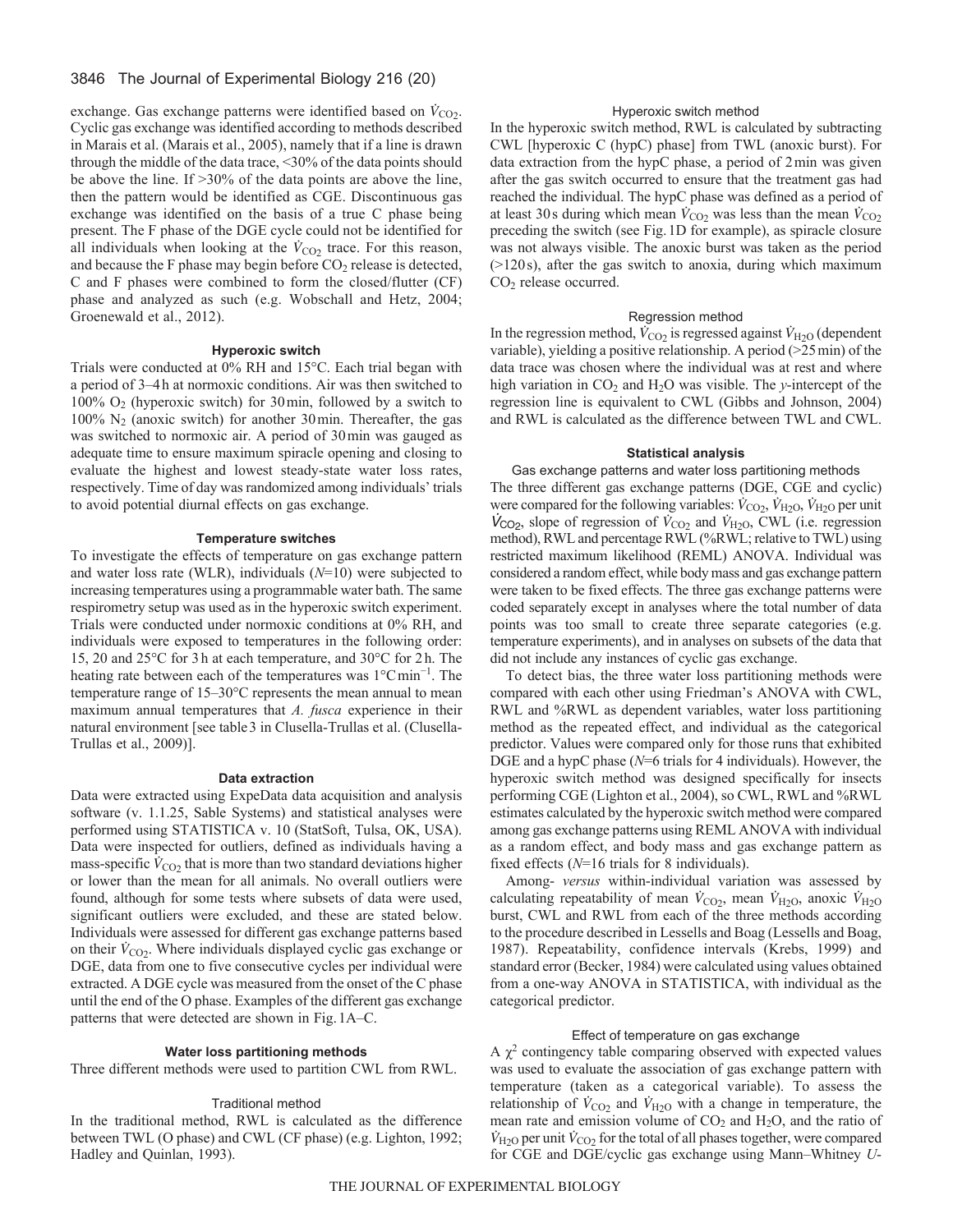

Fig.1. Representative continuous, cyclic and discontinuous gas exchange patterns for *Aptera fusca*. Measurements were made at 15°C and a flow rate of 200mlmin–1. Examples of the different gas exchange patterns: (A) continuous gas exchange (mass: 1.927 g); (B) cyclic gas exchange (mass: 1.861 g); and (C) discontinuous gas exchange (mass: 1.892 g). For a discussion regarding how the different gas exchange patterns were defined, see Materials and methods. (D)A typical recording of an *A. fusca* individual (mass: 2.179 g) for the hyperoxic switch method for estimation of respiratory water loss. The different gas switches are indicated on the graph: (1) hyperoxic switch (100% O<sub>2</sub>); (2) anoxic switch (100% N<sub>2</sub>); and (3) switch back to normoxia. A large dip in  $V_{H_2O}$  (rate of H<sub>2</sub>O release) is clearly visible following the switch to hyperoxic gas. A dip in  $V_{CQ_2}$  (rate of CO<sub>2</sub> release) that coincides with the dip in  $V_{H_2O}$  is also visible. When the gas is switched to nitrogen, a rise in both  $V_{CO_2}$  and  $V_{H_2O}$  occurs. The period marked with the green bar indicates the part of the data trace that was used for the calculation of respiratory water loss.

tests for each temperature separately (15, 20, 25 and 30°C). Cyclic gas exchange was combined together with DGE for this analysis because there were only three cases of cyclic gas exchange out of 40 trials. Next, Friedman's ANOVAs were performed across the four temperatures to compare mean overall, CF phase and O phase of DGE values for the following variables: duration,  $\dot{V}_{\text{CO}_2}$ , CO<sub>2</sub> emission volume,  $\dot{V}_{\text{H2O}}$ , H<sub>2</sub>O emission volume, and  $\dot{V}_{\text{H2O}}$  per unit  $\dot{V}_{\text{CO}_2}$ . We then performed linear regressions of each gas exchange and water loss variable against temperature. Differences in slopes were compared with a general linear model homogeneity-of-slopes test in STATISTICA. Finally, we performed linear regressions of  $\dot{V}_{\text{CO}_2}$  with DGE cycle frequency and O-phase CO<sub>2</sub> emission volume to determine whether the observed increase in MR with temperature was due to increased burst frequency or increased emission volume (see Klok and Chown, 2005).

#### Interspecific comparison

Mean  $\dot{V}_{\text{CO}_2}$  at 25°C, taken from the temperature experiments ( $N=9$ , because one individual was a significant outlier), was converted from mlCO<sub>2</sub> h<sup>-1</sup> to μW by first converting to units of mlO<sub>2</sub> h<sup>-1</sup> and then using the oxyjoule conversion factor of  $(16+5.164 \times RQ)$ Jml<sup>-1</sup> (Lighton et al., 1987), where RQ is the respiratory quotient and is assumed to be 0.84 (Lighton, 2008).

A data set including gas uptake rate (mol $O_2$ day<sup>-1</sup>) and WLR (molH2Oday<sup>−</sup><sup>1</sup> ) for 30 insect species was compiled by Woods and Smith (Woods and Smith, 2010). To compare the variation in  $V_{H2O}$  with gas exchange rate for *A. fusca* with that of the universal model for insects, we added 10 non-independent data points for *A. fusca* to the Woods and Smith (Woods and Smith, 2010) data set: means from gas exchange at 15, 20, 25 and 30°C; mean of pooled individuals showing DGE/cyclic patterns at 15°C; mean of individuals showing CGE at 15°C; maximum steady state rates obtained during the anoxic burst; mean hypC-phase rates; and finally the mean CF- and O-phase rates obtained at 15°C in individuals showing DGE. Although it could be argued that comparison of slopes from intraspecific and interspecific regressions may be of limited value (Heusner, 1991), we reasoned that a reduction in  $\dot{V}_{CO2}$  associated with a transition from CGE to cyclic and/or to DGE, if it were useful for saving water, should result in a decrease in the orthogonal distance to the interspecific relationship, and therefore included a comparison with the intraspecific relationship.

#### **RESULTS**

Of the 39 total repetitions, almost two-thirds of all individuals exhibited CGE (62% of trials), while cyclic gas exchange was the rarest pattern (5% of trials; Table1). Four individuals consistently had the same gas exchange pattern during every trial, and only one of these exhibited DGE consistently. Within the hyperoxic switch trials, almost two-thirds exhibited a hypC phase (63% of trials), and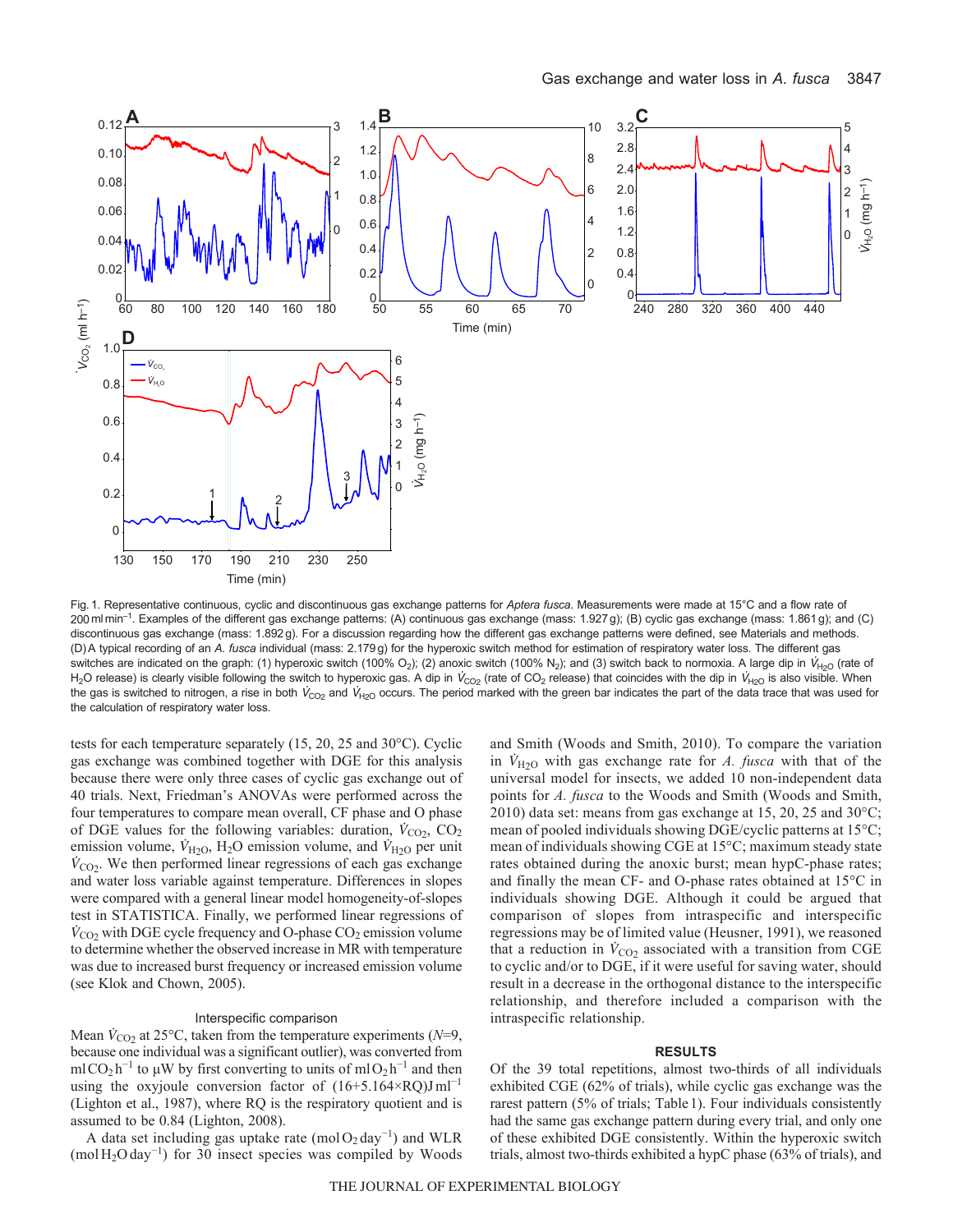|            |                 |          | Normoxia   |        |             | Hyperoxic switch |               |
|------------|-----------------|----------|------------|--------|-------------|------------------|---------------|
| Individual | Mass (g)        | CGE      | <b>DGE</b> | Cyclic | Mean cycles | hypC phases      | Anoxic bursts |
|            | $2.30 \pm 0.09$ |          |            |        | 2.3         |                  |               |
| 2          | 1.96±0.07       |          |            |        | 3.0         |                  |               |
|            | $1.94 \pm 0.04$ |          |            |        | 4.5         |                  |               |
| 4          | $1.81 \pm 0.07$ |          |            |        | 5.0         |                  |               |
| 5          | $2.10 \pm 0.09$ |          |            |        | 3.0         |                  |               |
| 6          | $2.34 \pm 0.07$ |          |            |        |             |                  |               |
|            | $2.57 \pm 0.08$ |          |            |        |             |                  |               |
| 8          | $2.09 \pm 0.18$ |          |            |        | 2.0         |                  |               |
| 9          | $2.37 \pm 0.12$ |          |            |        | 3.5         |                  |               |
| 10         | $2.52 \pm 0.05$ |          |            |        |             |                  |               |
| 11         | $2.61 \pm 0.08$ |          |            |        | 3.0         |                  |               |
| 12         | $2.33 \pm 0.09$ |          |            |        | 4.0         |                  |               |
| 13         | $2.78 \pm 0.17$ |          |            |        | 3.0         |                  |               |
| Total      |                 | 24 (62%) | 13 (33%)   | 2(5%)  |             | 17 (63%)         | 20 (74%)      |

| Table 1. Summary of the number of observations of each gas exchange pattern exhibited by each of the 13 recorded Aptera fusca |  |
|-------------------------------------------------------------------------------------------------------------------------------|--|
| individuals, for each of the trials (three trials per individual)                                                             |  |

The mean number of cycles (where cyclic gas exchange was present), as well as the number of hypC-phases and anoxic bursts that were observed during the hyperoxic switch, are also indicated. Mass data are means ± s.e.m.

CGE, continuous gas exchange; DGE, discontinuous gas exchange; hypC phase, hyperoxic C phase.

in 74% of the trials an anoxic burst was visible in the  $H<sub>2</sub>O$  trace (Table1).

None of the measured metabolic or water loss variables differed significantly across gas exchange pattern types when measured over 22h at 15°C (Table2). CWL, RWL and %RWL estimates differed significantly among water loss partitioning methods when compared only among individuals that performed DGE and had a hypC phase (Table2). CWL, as estimated by the hyperoxic switch method, was significantly lower than when measured by the other two methods  $(\chi^2=9.00, d.f.=2, P=0.011)$ . RWL and %RWL were significantly higher when calculated by the hyperoxic switch method than when calculated with the other two methods ( $\chi^2$ =9.00, d.f.=2, *P*=0.011 and  $\chi^2$ =9.00, d.f.=2, *P*=0.011, respectively). RWL as measured by the hyperoxic switch method was significantly higher in individuals that performed DGE prior to the gas switch than those that performed CGE (REML ANOVA, *F*=7.63, d.f.=1, 6, *P*=0.033). Repeatability was low across the tested range of criteria, except for the anoxic  $H<sub>2</sub>O$  burst, which was significantly highly repeatable (*F*=39.28, d.f.=8, 11, *P*<0.0001; Table3).

## **Temperature effects on**  $\dot{V}_{CO_2}$  **and**  $\dot{V}_{H_2O}$

There was no significant association between gas exchange pattern and temperature ( $\chi^2$ =4.31, d.f.=6, *P*=0.63).  $\dot{V}_{\text{CO}_2}$ ,  $\dot{V}_{\text{H}_2\text{O}}$  and  $\dot{V}_{\text{H}_2\text{O}}$  per unit  $\dot{V}_{\text{CO2}}$  did not differ significantly among CGE and DGE/cyclic gas exchange at any of the four temperatures. However, at 30°C, CO2 emission volumes were significantly higher during CGE than during DGE (Table 4). Mean  $\dot{V}_{CO2}$  and  $\dot{V}_{H2O}$  increased significantly with an increase in temperature (Fig.2A, supplementary material Table S1), while  $\dot{V}_{\text{H}_2\text{O}}$  per unit  $\dot{V}_{\text{CO}_2}$  significantly decreased with increasing temperature. DGE CF-phase  $\dot{V}_{\text{CO2}}$  was significantly higher at 25°C than at the other temperatures used in the trials (Fig.2B, supplementary material TableS1). DGE CF-phase CO2 emission volume significantly decreased with increasing temperature (Fig. 2B). Closed/flutter and O-phase duration decreased significantly, although at different rates, with an increase in temperature (homogeneity-of-slopes test: *F*=18.56, d.f.=1, *P*<0.001; Fig.3, supplementary material TableS2).

In regression analysis we found a significant positive relationship between trial temperature and log  $\dot{V}_{CO2}$ , and a significant negative

| Table 2. Comparison of gas exchange and water loss variables among different gas exchange pattern types and methods of partitioning |
|-------------------------------------------------------------------------------------------------------------------------------------|
| water loss in A, fusca                                                                                                              |

|                                            |                 |                                   |                 |       |                 | Water loss partitioning method <sup>b</sup> |                 |       |                 |                                      |       |
|--------------------------------------------|-----------------|-----------------------------------|-----------------|-------|-----------------|---------------------------------------------|-----------------|-------|-----------------|--------------------------------------|-------|
|                                            |                 | Gas exchange pattern <sup>a</sup> |                 |       |                 | Hyperoxic                                   |                 |       |                 | Hyperoxic switch method <sup>c</sup> |       |
|                                            | <b>DGE</b>      | <b>CGE</b>                        | Cyclic          | P     | Traditional     | switch                                      | Regression      | P     | <b>DGE</b>      | CGE                                  | P     |
| $\dot{V}_{\rm CO_2}$ (ml h <sup>-1</sup> ) | $0.09 + 0.01$   | $0.12 \pm 0.01$                   | $0.08 + 0.03$   | 0.084 |                 |                                             |                 |       |                 |                                      |       |
| $V_{H20}$ (mg h <sup>-1</sup> )            | $2.94 \pm 0.43$ | $3.06 + 0.45$                     | $2.46 \pm 0.64$ | 0.498 |                 |                                             |                 |       |                 |                                      |       |
| $V_{H20}$ per unit $V_{C02}$               | 32.64±3.82      | 24.95±2.48                        | 36.94±19.83     | 0.129 |                 |                                             |                 |       |                 |                                      |       |
| Slope                                      | $1.62 \pm 0.61$ | $1.75 \pm 0.28$                   | $1.85 \pm 1.58$ | 0.892 |                 |                                             |                 |       |                 |                                      |       |
| CWL $V_{H20}$ (mg h <sup>-1</sup> )        | $2.72 \pm 0.36$ | $2.80+0.42$                       | $2.10+0.49$     | 0.321 | $6.29 \pm 0.97$ | $2.47 \pm 1.20$                             | $6.06 \pm 1.08$ | 0.011 | $2.47 \pm 1.20$ | $2.66 \pm 0.49$                      | 0.873 |
| RWL $V_{H20}$ (mg h <sup>-1</sup> )        | $0.22 \pm 0.10$ | $0.26 \pm 0.05$                   | $0.36 + 0.14$   | 0.767 | $0.15 \pm 0.11$ | $3.74 \pm 0.47$                             | $0.38 + 0.22$   | 0.011 | $3.74 \pm 0.47$ | $2.06 \pm 0.36$                      | 0.033 |
| %RWL of TWL                                | $6.49 \pm 1.97$ | $8.91 \pm 1.34$                   | 13.98±2.21      | 0.255 | $1.71 \pm 1.03$ | 67.81±13.08                                 | $6.14 \pm 3.50$ | 0.011 | 67.81±13.08     | 45.67±7.19                           | 0.204 |

Trials were run at 15°C (values are means ± s.e.m.). DGE, discontinuous gas exchange; CGE, continuous gas exchange;  $V_{\text{CO}_2}$ , rate of CO<sub>2</sub> release;  $V_{\text{H}_2\text{O}}$ , rate of H2O release; CWL, cuticular water loss; RWL, respiratory water loss; TWL, total water loss. Statistically significant differences are highlighted in bold.

<sup>a</sup>*N*=39 trials on 13 cockroaches; *P*-values are from REML ANOVA. CWL and RWL were calculated using the regression method as this method is applicable to all gas exchange patterns.

<sup>b</sup>*N*=6 trials on 4 cockroaches; *P*-values are from Friedman's ANOVA. Only experimental trials that exhibited both DGE and a hyperoxic C phase were utilized for this analysis.

c *N*=16 trials on 8 cockroaches; *P*-values are from REML ANOVA. All experimental trials that exhibited a true hyperoxic C phase were utilized for this analysis, regardless of gas exchange pattern, but there were no instances of cyclic gas exchange which fit these criteria.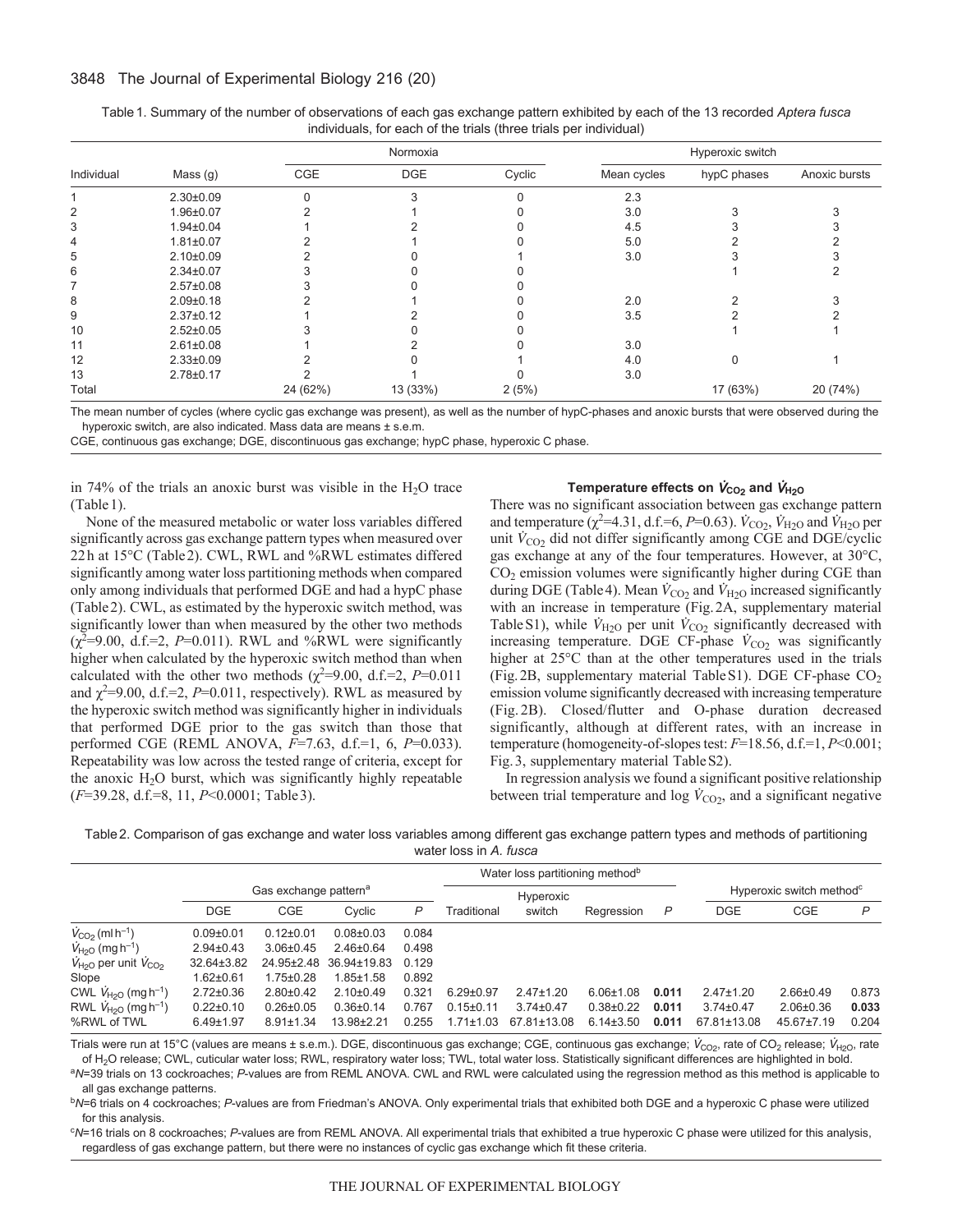|  |  | Table 3. Repeatability values for mean $V_{\text{CO}_2}$ , mean $V_{\text{H}_2\text{O}}$ , CWL, RWL, anoxic burst, and slope of the regression method |
|--|--|-------------------------------------------------------------------------------------------------------------------------------------------------------|
|--|--|-------------------------------------------------------------------------------------------------------------------------------------------------------|

|                               | F-ratio  | d.f.   | Repeatability    | Lower CI | Upper CI | $n_{\rm o}$ |
|-------------------------------|----------|--------|------------------|----------|----------|-------------|
| Mean $V_{CO2}$                | 1.71     | 12.26  | $0.191 \pm 0.10$ | $-0.12$  | 0.58     | 3.0         |
| Mean $\dot{V}_{H20}$          | 2.01     | 12, 26 | $0.252 \pm 0.11$ | $-0.07$  | 0.63     | 3.0         |
| <b>CWL</b>                    |          |        |                  |          |          |             |
| Traditional method            | 1.72     | 7.5    | $0.312 \pm 0.45$ | $-0.90$  | 0.84     | 1.6         |
| Hyperoxic method              | 1.23     | 7.9    | $0.101 \pm 0.35$ | $-0.51$  | 0.70     | 2.1         |
| Regression method             | 2.03     | 12.26  | $0.256 \pm 0.19$ | $-0.07$  | 0.63     | 3.0         |
| <b>RWL</b>                    |          |        |                  |          |          |             |
| Traditional method            | 2.32     | 7, 5   | $0.454\pm0.38$   | $-0.72$  | 0.88     | 1.6         |
| Hyperoxic method              | 1.16     | 7.9    | $0.071 \pm 0.36$ | $-0.53$  | 0.69     | 2.1         |
| Regression method             | 1.08     | 12, 26 | $0.025 \pm 0.17$ | $-0.23$  | 0.43     | 3.0         |
| Anoxic H <sub>2</sub> O burst | $39.28*$ | 8, 11  | $0.946 \pm 0.04$ | 0.82     | 0.99     | 2.2         |
| Slope (regression method)     | 0.98     | 12, 26 | $-0.008\pm0.17$  | $-0.25$  | 0.39     | 3.0         |

Cuticular water loss (CWL) and respiratory water loss (RWL) were calculated by using the three different methods.

 $n<sub>o</sub>$  is a weighted mean representing the number of data points used per individual in the ANOVA out of a maximum of three. If all three experimental runs were used in analysis for all individuals (balanced design), then  $n_0$ =3 (Lessells and Boag, 1987).

*\*P*<0.0001. Statistically significant repeatability is highlighted in bold. V<sub>CO2</sub>, rate of CO<sub>2</sub> release; V<sub>H2O</sub>, rate of H<sub>2</sub>O release.

relationship between trial temperature and log  $V_{H2O}$  per unit  $V_{CO_2}$ (supplementary material TableS2). Additionally, frequency of DGE cycles, CF-phase  $\dot{V}_{CO2}$  and  $\dot{V}_{H2O}$ , and O-phase  $\dot{V}_{H2O}$  all increased significantly with elevated temperature (supplementary material Table S2).  $\dot{V}_{CO2}$  was positively and significantly correlated with frequency, but not with O-phase  $CO<sub>2</sub>$  emission volume. This indicates that increased  $\dot{V}_{CO2}$  with increased temperature is a function of increased frequency of bursts, and not increased burst volume (supplementary material TableS2).



Fig. 2. Results of Friedman's ANOVA to compare means of  $V_{CO<sub>2</sub>}, V_{H<sub>2</sub>O}$  and  $closed/flutter$  (CF)-phase  $CO<sub>2</sub>$  emission volume among temperature trials (A) averaged across several discontinuous gas exchange (DGE) cycles, and (B) averaged for a number of CF phases of the DGE cycle. Open bars correspond to the left *y*-axis, and solid bars correspond to the right *y*-axis. Data are means ± s.d.

# **Relationship of water loss to metabolic rate**

Mean mass-specific MR for *A. fusca* at 25°C was  $144.017 \mu$ lCO<sub>2</sub> $g^{-1}h^{-1}$ , and observed WLR was 5.085 mgh<sup>-1</sup> (data from temperature switch trials). The ratio of log MR to log WLR was not significantly different between DGE and CGE (mean  $\pm$ s.e.m.=1.62±0.02, 1.57±0.03, respectively; one-way ANOVA, *F*=0.55, d.f.=2, *P*>0.05). WLRs of *A. fusca* were higher than those expected based on MR of any of the other insect species included in the Woods and Smith (Woods and Smith, 2010) data set. Further, most WLR values that were measured under a range of experimental conditions and states for *A. fusca* fall outside of the 95% prediction interval of the WLR–gas-uptake-rate relationship for all insect species. Only three measured WLR values (obtained from maximum  $\dot{V}_{\text{CO}_2}$  during anoxic burst, mean O-phase  $\dot{V}_{\text{CO}_2}$  at 15°C and mean  $\dot{V}_{\text{CO2}}$  at 25°C) fell within the 95% prediction interval (Fig. 4).

### **DISCUSSION**

From this study we have established a basic understanding of gas exchange variation and concomitant water loss for *A. fusca*. In addition to adding new data to a growing global data set of gas exchange characteristics of diverse terrestrial organisms (see White et al., 2007; Terblanche et al., 2008; Woods and Smith, 2010), this baseline understanding allows us to contribute to the debate



Fig. 3. Linear regressions of closed/flutter (CF)-phase duration (filled diamonds, solid line) and open (O)-phase duration (open circles, dashed line) with temperature. Regression equation for CF phase duration: *y*=–198.48*x*+6136.308; *r* 2=0.699; *P*<0.0001. Regression equation for O phase duration: *y*=–52.689*x*+2087.951; *r* 2=0.369; *P*<0.0035.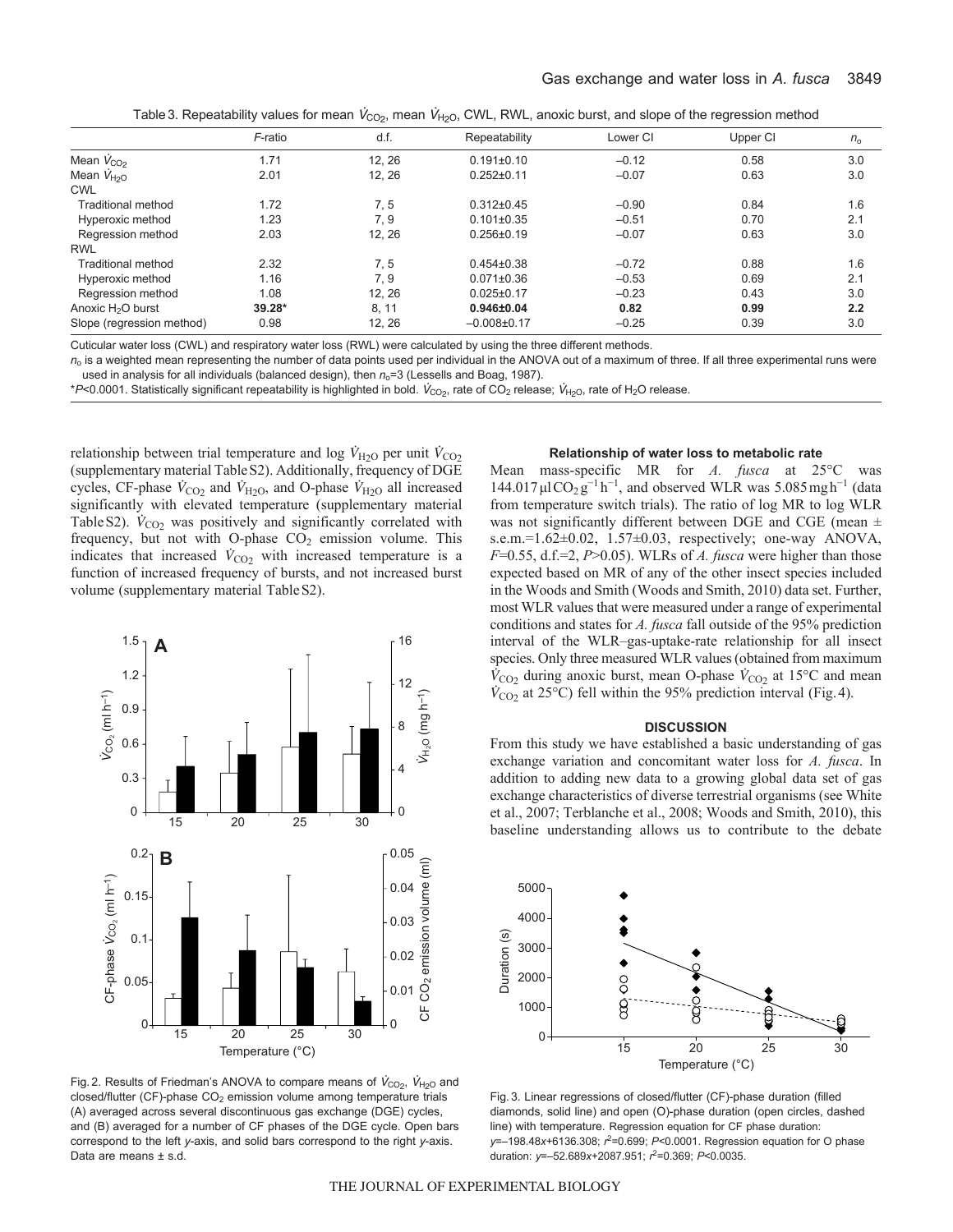|                                   |                   | $V_{\rm CO}$ , (ml h <sup>-1</sup> ) |                                   | ر<br>دوم<br>(1 | $mgh^{-1}$ |                                                        | V <sub>H2O</sub> per unit V <sub>CO2</sub> |   |                 |   | CO <sub>2</sub> emission volume (ml)                |                                    | H <sub>2</sub> O emission volume (mg) |  |
|-----------------------------------|-------------------|--------------------------------------|-----------------------------------|----------------|------------|--------------------------------------------------------|--------------------------------------------|---|-----------------|---|-----------------------------------------------------|------------------------------------|---------------------------------------|--|
| Temperature (°C) CGE N DGE* N CGE |                   |                                      |                                   |                | DGE* N     | CGE N DGE*                                             |                                            | z |                 |   | CGE N DGE*                                          | CGE                                | $N$ DGE*                              |  |
| 40                                | $0.22 \pm 0.07$ 4 | $0.15\pm0.02$ 6 $5.65\pm1.75$        |                                   |                |            | $3.15\pm1.00$ 4 $27.01\pm2.48$ 4 $25.60\pm8.28$ 4      |                                            |   |                 |   | $0.29 \pm 0.07$ 4 0.19 $\pm 0.03$ 6 7.49 $\pm 1.44$ |                                    | $3.90 + 1.32$                         |  |
|                                   | $0.26 + 0.07$     | $0.40 \pm 0.16$ 5                    | $5.21 \pm 1.52$                   |                |            | 6.71±1.98 3 19.14±3.10 5 24.85±11.01 3                 |                                            |   | $0.47 + 0.20$   |   | $0.27 \pm 0.06$                                     | 8.97±3.69                          | $5.91 \pm 1.78$                       |  |
|                                   | $0.29 + 0.11$     |                                      | $0.69 \pm 0.30$ 7 3.64 $\pm 1.50$ |                |            | 9.62±3.85 5 12.39±3.97 3 16.55±4.39                    |                                            |   | $0.74 \pm 0.42$ |   | $0.35\pm0.10$ 7                                     | $8.15 + 5.27$                      | $5.48 \pm 1.07$                       |  |
|                                   | $0.41 \pm 0.09$   | $0.58\pm0.11$ 6 5.34 $\pm$ 0.90      |                                   |                |            | $10.30 \pm 2.47$ 4 $13.82 \pm 2.20$ 4 $21.67 \pm 4.44$ |                                            |   | $0.81 \pm 0.17$ | 4 |                                                     | $0.20 \pm 0.09$ 6 10.54 $\pm$ 1.71 | $4.06 \pm 1.75$                       |  |

regarding the evolutionary origins and potential benefits of gas exchange pattern variation, and in particular DGE, in the context of water savings.

#### **Gas exchange pattern**

For *A. fusca*, gas exchange pattern is highly variable across individuals, and even over time within a single individual. Only four out of the total of 13 recorded individuals showed the same gas exchange pattern during every trial (Table1). This variability in pattern type within and between individuals has also been observed in other cockroach species (Miller, 1973; Marais and Chown, 2003; Gray and Chown, 2008; but see Schimpf et al., 2012). Of the total of 39 trials that were run, DGE was exhibited in 33% of the trials, CGE in 62% and cyclic gas exchange in 5% (Table 1).

#### **Comparing methods for partitioning water loss**

Calculating CWL using the traditional method is precise (Chown et al., 2006a; Gray and Chown, 2008) and can be used as a benchmark to compare the precision of the newer, alternative methods. For the hyperoxic switch method, all variables estimated had low repeatability, except for the anoxic burst. A true hypC phase and anoxic burst occurred in 63 and 74% of the runs, respectively, although complete spiracle opening and closure were still not achieved in all runs. This may indicate an overall insensitivity of the species to oxygen variation, which may be of further interest itself in light of the oxidative damage hypothesis of DGE (e.g. Hetz and Bradley, 2005; Boardman et al., 2012; Matthews et al., 2012).

Gray and Chown (Gray and Chown, 2008) found the regression method to be the least accurate and obtained negative values for RWL in some cases. We found that the results obtained from this method were highly reliant upon appropriate data selection. Once the data were suitably extracted, however, when comparing the absolute and percentage values of CWL and RWL obtained across the three different methods, the regression method resulted in values similar to those of the traditional method. The values obtained from the hyperoxic switch method were higher, although not always significantly so, for RWL and %RWL (relative to TWL), and significantly lower for CWL. In the case of %RWL, the estimate obtained from the hyperoxic switch method was very different from that of the traditional and regression methods. This result is largely in keeping with other studies. For example, Gray and Chown (Gray and Chown, 2008) found that the hyperoxic switch method yielded significantly higher estimates for %RWL than the other two methods. However, the difference in their estimates was smaller than that found in this study [present study: 45–67% RWL in hyperoxic switch *versus* 2–14% RWL in traditional and regression methods, respectively; Gray and Chown (Gray and Chown, 2008): 21% RWL in hyperoxic switch *versus* 13–14% RWL in traditional and regression methods, respectively] and may be a consequence of the fact that the hyperoxic switch method was developed for estimation of RWL on continuous, rather than discontinuous, gas exchange patterns (Lighton et al., 2004). Mellanby (Mellanby, 1934) found that if an insect's spiracles are forced open (because of anoxia or hypercapnia), WLR increases at a rate that is independent of MR. This increased water loss because of forced spiracular opening in our trials could therefore have contributed to the different values that were obtained by the hyperoxic switch method in comparison with values obtained from the other two methods. This indicates the need for additional comparisons of these three methods under varying experimental conditions and in different taxa, although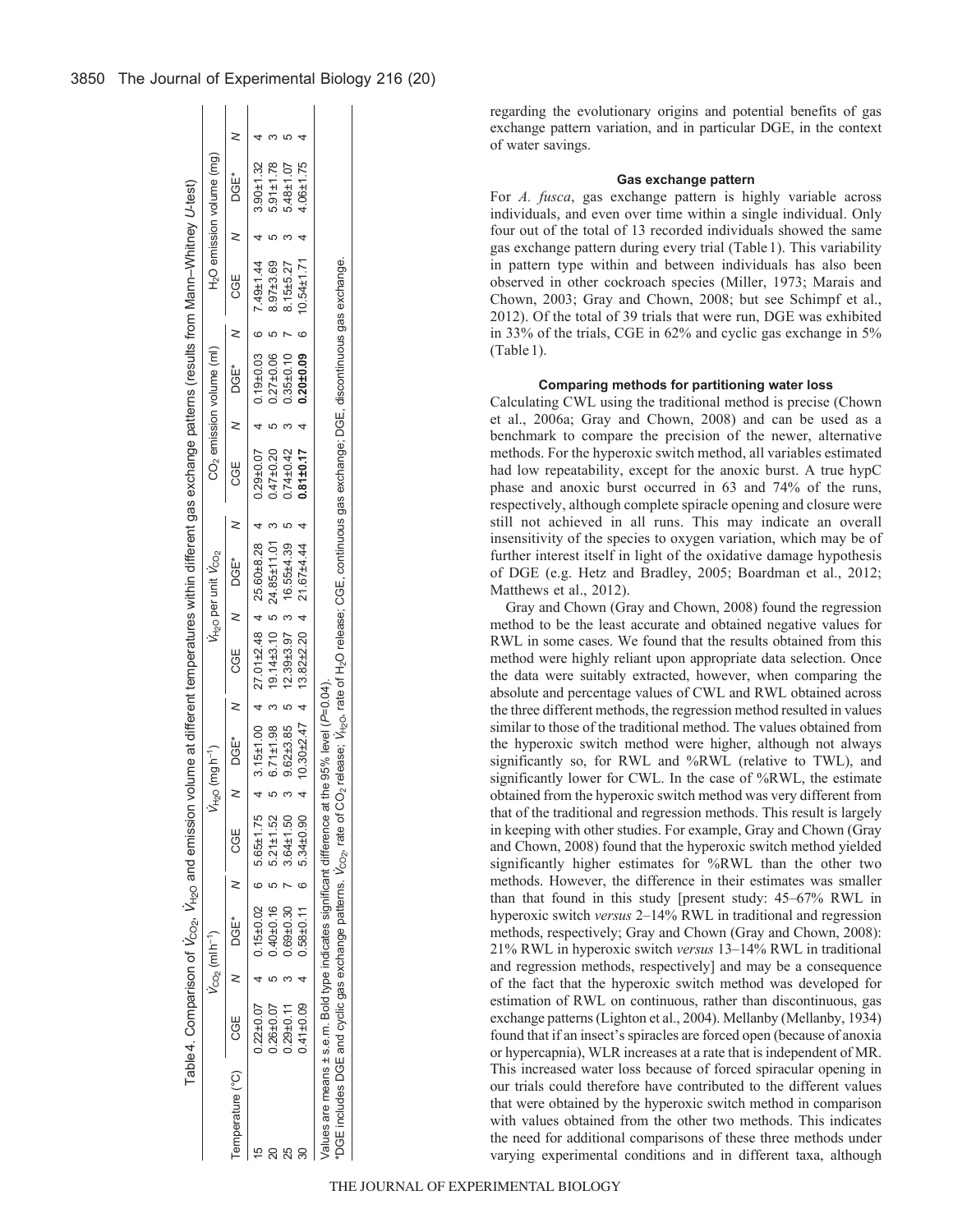

Fig. 4. Water loss rate (WLR) as a function of oxygen uptake rate (MR, metabolic rate) for 31 species of insects. Results obtained from our study for *Aptera fusca* are included with data for 30 species obtained from Woods and Smith (Woods and Smith, 2010). Regression equation for all insects (*N*=30): logWLR=0.792×logMR–0.421 (indicated by solid line; red stippled lines indicate 95% confidence intervals; green dashed lines indicate 95% prediction intervals). Open circles indicate values for 28 noncockroach insect species and solid squares indicate values for two cockroach species from Woods and Smith (Woods and Smith, 2010). Solid diamonds indicate values obtained in this study for *A. fusca* under a range of experimental conditions and states measured in our experiments (see Materials and methods for details).

clearly gas exchange pattern type and the use of forced spiracular opening may be major factors influencing the outcomes of the three methods.

#### **DGE as a water saving strategy**

There was no significant difference in any gas exchange or water loss variables among the three gas exchange patterns at 15°C, suggesting limited support for pattern variation being associated with a RWL reduction (cf. Williams et al., 2010). At 15°C, we found %RWL (relative to TWL) to be 6.5% for DGE, 8.9% for CGE, and 14.0% for cyclic gas exchange, although this variation was not significant and did not follow the expected rank order (DGE <cyclic <CGE). The factors underlying this lack of difference are unclear. On the one hand, this may be a consequence of unusually high cuticular WLR. The cuticular permeability for *A. fusca* was calculated as being  $12.3 \mu g h^{-1} cm^{-2} Torr^{-1}$ . Compared with the cuticular permeabilities for other mesic [e.g. *Periplaneta americana*, 55μgh<sup>−</sup><sup>1</sup> cm<sup>−</sup>2Torr−<sup>1</sup> ; *P. fulginosa*, 57; *Diploptera punctata*, 20.9; *Pycnoscelus surinamensis*, 38.7; *Blatta orientalis*, 48 (Edney, 1977; Hadley, 1994)] and xeric cockroach species [e.g. *Arenivaga investigata*, 30μgh<sup>−</sup><sup>1</sup> cm<sup>−</sup>2Torr−<sup>1</sup> ; *Arenivaga apache*, 80.6 (Edney, 1977; Hadley, 1994)] this value is relatively low, although these measurements from the literature were made under a range of different, typically hotter, conditions. However, cuticular permeability estimated for *Blattella germanica* [3.42μgh−<sup>1</sup> cm<sup>−</sup>2Torr−<sup>1</sup> (Dingha et al., 2005)] and *Perisphaeria* sp.  $[3.88 \mu g h^{-1} cm^{-2} Torr^{-1}$  (Gray and Chown, 2008)] is much lower.

On the other hand, the species may have an unusually high MR relative to what might be expected for its size. However, this was also unlikely to be the case for *A. fusca*. On a mass-specific basis, MR for *A. fusca* is similar to that of another cockroach, *Perisphaeria* sp., from South Africa [MR for all gas exchange patterns: *Perisphaeria*,  $73.9 \mu$ l $CO_2$ g<sup> $-1$ </sup>h<sup> $-1$ </sup> *versus A. fusca*,  $107.1 \mu$ l $CO_2$ g<sup> $-1$ </sup>h<sup> $-1$ </sup> (our data from temperature switch trials at 20°C)] (Marais and Chown, 2003). The temperature coefficient  $(Q_{10})$  for MR of this species is 2.1, which is also close to the assumed consensus value of 2.0 (Lighton, 2008), and influenced all pattern types similarly (supplementary material TableS1). For DGE, we found that this increase was due to an increase in cycle frequency and not an increase in burst volume, as was found in weevils (Klok and Chown, 2005) and grasshoppers (Chappell et al., 2009). Mean  $\dot{V}_{\rm H2O}$  increased with higher temperature for DGE, but not for CGE (Table4). At  $30^{\circ}$ C, however, the emission volume of H<sub>2</sub>O was higher during CGE than during DGE, although not significantly so (*P*=0.06; Table4). It may be argued that this outcome lends some support to the hygric hypothesis, as water loss is expected to be lower during DGE than during other gas exchange patterns, especially under more desiccating conditions (higher temperatures/lower humidity) (Schimpf et al., 2009). However, given the mesic habitat occupied by the species, one would have expected a shift between pattern types at all temperatures, and an overall reduction in  $\dot{V}_{\rm H2O}$  wherever possible, especially if atmospheric moisture was low, as was the case in all our trials.

Although individual phases of the DGE cycle may in some cases be altered for improved water conservation (e.g. longer C and shorter O phases, Terblanche et al., 2010) or to ensure oxygen supply meets demand (e.g. Contreras and Bradley, 2011), DGE may have originally evolved in association with reduced energy consumption states (Lighton, 1996; Matthews and White, 2011a; see Chown, 2011). Indeed, low MR is characteristic of DGE relative to other patterns (Marais and Chown, 2003; Gibbs and Johnson, 2004), and is typically observed in quiescent individuals only. It is therefore possible that DGE arises at low MR, and once the central nervous system relinquishes control to the pattern generators in the peripheral nervous system (Matthews and White, 2011a) in order to save energy. It is also possible that the interaction between  $P_{O_2}$  and  $P_{CO_2}$ set-points determine the opening and closing of the spiracles (Chown, 2011). In *A. fusca*, as temperature increased both CF- and O-phase duration decreased significantly, while burst frequency increased (supplementary material TablesS1, S2). This alteration in phase duration could be due to the increased metabolic demand (due to increasing temperature), leading to modified spiracular opening/closing, and simultaneously avoiding acidic pH accumulation in the haemolymph.

On the basis of the hygric cost of gas exchange (Woods and Smith, 2010), however, *A. fusca* is unusual because it shows a high WLR per unit energy consumption (expressed as  $molO<sub>2</sub>$  uptake) compared with the mean predicted for other insects, which in turn is higher than the universal model prediction for all organisms. This suggests that *A. fusca* loses more water than expected for its MR, indicating that it is likely under considerable pressure to conserve water, especially if exposed to xeric conditions. It is well established that insects can sense changes in their environment (e.g. variation in atmospheric RH and temperature), and may respond by means of a range of behavioural and physiological changes (reviewed in Chown et al., 2011). For *A. fusca*, however, changes in the pattern of gas exchange do not seem to be one of these responses, as desiccating conditions did not result in the increased presence of DGE, nor an alteration in gas exchange pattern more generally. One potential reason why *A. fusca* does not respond to low RH by altering its gas exchange pattern might be because, when compared with other insects or cockroach species, the relationship of WLR to MR for *A. fusca* does not differ with gas exchange pattern, a result that is inconsistent with several other studies that suggest DGE is useful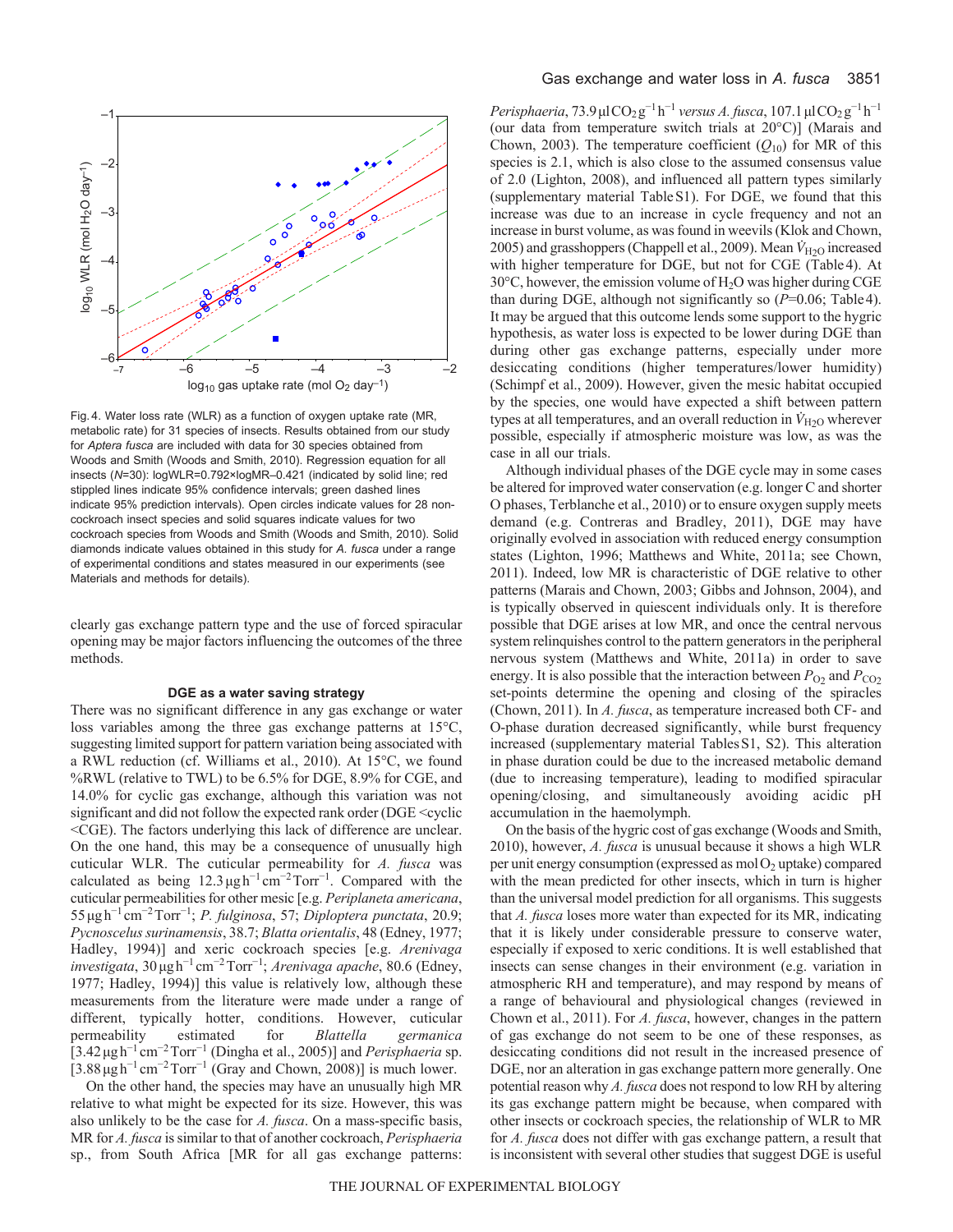## 3852 The Journal of Experimental Biology 216 (20)

for conserving water (e.g. Chown and Davis, 2003; Schimpf et al., 2009; Williams et al., 2010). This observation is further supported by the fact that depression of  $\dot{V}_{\text{CO}_2}$  (evidenced by our temperature or gas switching experiments) (Fig.4) does not allow *A. fusca* to reduce its WLR in a manner that brings it closer to the interspecific relationship of the universal model (i.e. the orthogonal distance is not reduced). Indeed, the slope of the interspecific relationship is significantly shallower than the slope of the interspecific relationship for other organisms (*t*-test of slopes: *t*=5.78, d.f.=29, *P*<0.0001), indicating that variation in gas exchange pattern, or a reduction in MR in particular, in this insect may ultimately not be capable of serving a water conservation function. This outcome stands in stark contrast to other work on gas exchange and water loss in cockroaches published to date (e.g. Schimpf et al., 2009; Schimpf et al., 2012) and therefore warrants further investigation.

#### **LIST OF SYMBOLS AND ABBREVIATIONS**

| C phase | closed phase |
|---------|--------------|
|         |              |

| CF phase             | closed/flutter phase            |
|----------------------|---------------------------------|
| CGE                  | continuous gas exchange         |
| <b>CWL</b>           | cuticular water loss            |
| DGE                  | discontinuous gas exchange      |
| F phase              | flutter phase                   |
| hypC phase           | hyperoxic C phase               |
| <b>MR</b>            | metabolic rate                  |
| O phase              | open phase                      |
| RH                   | relative humidity               |
| RO                   | respiratory quotient            |
| RWL                  | respiratory water loss          |
| TWL                  | total water loss                |
| $\dot{V}_{\rm CO_2}$ | rate of CO <sub>2</sub> release |
| $\dot{V}_{\rm{H2O}}$ | rate of $H_2O$ release          |
| <b>WLR</b>           | water loss rate                 |

#### **ACKNOWLEDGEMENTS**

Elsje Kleynhans, Leigh Boardman and Paul Grant helped with calculations and collecting of animals. We are grateful for the insightful comments of three anonymous referees that helped improve this manuscript.

## **AUTHOR CONTRIBUTIONS**

J.S.T., C.P.P. and C.S.B. designed the research. B.G., C.S.B. and C.P.P. executed the research. This work served as part of C.P.P.'s Honour's project. B.G. and C.S.B. undertook additional experimental work, data extraction and analyses. All authors contributed to analyses and writing.

#### **COMPETING INTERESTS**

No competing interests declared.

#### **FUNDING**

Funding was provided partly by a National Research Foundation (NRF) Blue Skies Grant [BS2008090800006] and Sub-Committee B (Stellenbosch University) to J.S.T. J.S.T. is also supported by NRF Incentive Funding for Rated researchers and the Centre for Invasion Biology.

#### **REFERENCES**

**Becker, W. A.** (1984). *Manual of Quantitative Genetics.* Pullman, WA: Academic Enterprises.

- **Benoit, J. B. and Denlinger, D. L.** (2007). Suppression of water loss during adult diapause in the northern house mosquito, *Culex pipiens. J. Exp. Biol.* **210**, 217-226.
- **Benoit, J. B. and Denlinger, D. L.** (2010). Meeting the challenges of on-host and offhost water balance in blood-feeding arthropods. *J. Insect Physiol.* **56**, 1366-1376. **Boardman, L., Terblanche, J. S., Hetz, S. K., Marais, E. and Chown, S. L.** (2012).
- Reactive oxygen species production and discontinuous gas exchange in insects. *Proc. Biol. Sci.* **279**, 893-901.
- **Bradley, T. J.** (2007). Control of the respiratory pattern in insects. *Adv. Exp. Med. Biol.* **618**, 211-220.

**Chappell, M. A., Bailey, N. W., Redak, R. A., Antolin, M. and Zuk, M.** (2009). Metabolic similarity despite striking behavioral divergence: aerobic performance in low- and high-density forms of the Mormon cricket. *Physiol. Biochem. Zool.* **82**, 405- 418.

**Chown, S. L.** (2002). Respiratory water loss in insects. *Comp. Biochem. Physiol.* **133A**, 791-804.

**Chown, S. L.** (2011). Discontinuous gas exchange: new perspectives on evolutionary origins and ecological implications. *Funct. Ecol.* **25**, 1163-1168.

- **Chown, S. L. and Davis, A. L. V.** (2003). Discontinuous gas exchange and the significance of respiratory water loss in Scarabaeine beetles. *J. Exp. Biol.* **206**, 3547- 3556.
- **Chown, S. L., Gibbs, A. G., Hetz, S. K., Klok, C. J., Lighton, J. R. B. and Marais, E.** (2006a). Discontinuous gas exchange in insects: a clarification of hypotheses and approaches. *Physiol. Biochem. Zool.* **79**, 333-343.
- **Chown, S. L., Marais, E., Picker, M. D. and Terblanche, J. S.** (2006b). Gas exchange characteristics, metabolic rate and water loss of the heelwalker, *Karoophasma biedouwensis* (Mantophasmatodea: Austrophasmatidae). *J. Insect Physiol.* **52**, 442-449.
- **Chown, S. L., Sørensen, J. G. and Terblanche, J. S.** (2011). Water loss in insects: an environmental change perspective. *J. Insect Physiol.* **57**, 1070-1084.
- **Clusella-Trullas, S., van Wyk, J. H. and Spotila, J. R.** (2009). Thermal benefits of melanism in cordylid lizards: a theoretical and field test. *Ecology* **90**, 2297-2312. **Contreras, H. L. and Bradley, T. J.** (2011). The effect of ambient humidity and
- metabolic rate on the gas-exchange pattern of the semi-aquatic insect *Aquarius remigis*. *J. Exp. Biol.* **214**, 1086-1091.
- **Dingha, B. N., Appel, A. G. and Eubanks, M. D.** (2005). Discontinuous carbon dioxide release in the German cockroach, *Blattella germanica* (Dictyoptera: Blattellidae), and its effect on respiratory transpiration. *J. Insect Physiol.* **51**, 825- 836.
- **Duncan, F. D., Krasnov, B. and McMaster, M.** (2002). Novel case of a tenebrionid beetle using discontinuous gas exchange cycle when dehydrated. *Physiol. Entomol.* **27**, 79-83.
- **Edney, E. B.** (1977). *Water Balance in Land Arthropods*. Berlin: Springer-Verlag.
- **Gefen, E.** (2011). The relative importance of respiratory water loss in scorpions is correlated with species habitat type and activity pattern. *Physiol. Biochem. Zool.* **84**, 68-76.
- **Gibbs, A. G. and Johnson, R. A.** (2004). The role of discontinuous gas exchange in insects: the chthonic hypothesis does not hold water. *J. Exp. Biol.* **207**, 3477-3482.
- **Gibbs, A. G., Fukuzato, F. and Matzkin, L. M.** (2003). Evolution of water conservation mechanisms in *Drosophila*. *J. Exp. Biol.* **206**, 1183-1192.
- **Gray, E. M. and Bradley, T. J.** (2006). Evidence from mosquitoes suggests that cyclic gas exchange and discontinuous gas exchange are two manifestations of a single respiratory pattern. *J. Exp. Biol.* **209**, 1603-1611.
- **Gray, E. M. and Chown, S. L.** (2008). Bias, precision and accuracy in the estimation of cuticular and respiratory water loss: a case study from a highly variable cockroach, *Perisphaeria* sp. *J. Insect Physiol.* **54**, 169-179.
- **Groenewald, B., Hetz, S. K., Chown, S. L. and Terblanche, J. S.** (2012). Respiratory dynamics of discontinuous gas exchange in the tracheal system of the desert locust, *Schistocerca gregaria. J. Exp. Biol.* **215**, 2301-2307.
- **Hadley, N. F.** (1994). *Water Relations of Terrestrial Arthropods*. San Diego, CA: Academic Press.
- **Hadley, N. F. and Quinlan, M. C.** (1993). Discontinuous carbon dioxide release in the eastern lubber grasshopper *Romalea guttata* and its effect on respiratory transpiration. *J. Exp. Biol.* **177**, 169-180.
- **Hetz, S. K.** (2007). The role of the spiracles in gas exchange during development of *Samia cynthia* (Lepidoptera, Saturniidae). *Comp. Biochem. Physiol.* **148A**, 743-754.
- Hetz, S. K. and Bradley, T. J. (2005). Insects breathe discontinuously to avoid oxygen toxicity. *Nature* **433**, 516-519.
- **Heusner, A. A.** (1991). Size and power in mammals. *J. Exp. Biol.* **160**, 25-54.
- **Johnson, R. A., Kaiser, A., Quinlan, M. and Sharp, W.** (2011). Effect of cuticular abrasion and recovery on water loss rates in queens of the desert harvester ant *Messor pergandei*. *J. Exp. Biol.* **214**, 3495-3506.
- **Kestler, P.** (1985). Respiration and respiratory water loss. In *Environmental Physiology and Biochemistry of Insects* (ed. K. H. Hoffmann), pp. 137-186. Berlin: Springer.
- **Klok, C. J. and Chown, S. L.** (2005). Temperature- and body mass-related variation in cyclic gas exchange characteristics and metabolic rate of seven weevil species: broader implications. *J. Insect Physiol.* **51**, 789-801.
- **Krebs, C. J.** (1999). *Ecological Methodology*, 2nd edn. Menlo Park, CA: Benjamin **Cummings**
- **Lessells, C. M. and Boag, P. T.** (1987). Unrepeatable repeatabilities: a common mistake. *Auk* **104**, 116-121.
- **Lighton, J. R. B.** (1992). Direct measurement of mass loss during discontinuous ventilation in two species of ants. *J. Exp. Biol.* **173**, 289-293.
- **Lighton, J. R. B.** (1994). Discontinuous ventilation in terrestrial insects. *Physiol. Zool.* **67**, 142-162.
- **Lighton, J. R. B.** (1996). Discontinuous gas exchange in insects. *Annu. Rev. Entomol.* **41**, 309-324.
- **Lighton, J. R. B.** (2008). *Measuring Metabolic Rates: a Manual for Scientists*. Oxford: Oxford University Press.
- **Lighton, J. R. B. and Turner, R. J.** (2008). The hygric hypothesis does not hold water: abolition of discontinuous gas exchange cycles does not affect water loss in the ant *Camponotus vicinus*. *J. Exp. Biol.* **211**, 563-567.
- **Lighton, J. R. B., Bartholomew, G. A. and Feener, D. H.** (1987). Energetics of locomotion and load carriage and a model of the energy cost of foraging in the leafcutting ant *Atta colombica* Guer. *Physiol. Zool.* **60**, 524-537.
- **Lighton, J. R. B., Schilman, P. E. and Holway, D. A.** (2004). The hyperoxic switch: assessing respiratory water loss rates in tracheate arthropods with continuous gas exchange. *J. Exp. Biol.* **207**, 4463-4471.
- **Loveridge, J. P.** (1968). The control of water loss in *Locusta migratoria migratorioides* R. & F. *J. Exp. Biol.* **49**, 15-29.
- **Marais, E. and Chown, S. L.** (2003). Repeatability of standard metabolic rate and gas exchange characteristics in a highly variable cockroach, *Perisphaeria* sp. *J. Exp. Biol.* **206**, 4565-4574.
- **Marais, E., Klok, C. J., Terblanche, J. S. and Chown, S. L.** (2005). Insect gas exchange patterns: a phylogenetic perspective. *J. Exp. Biol.* **208**, 4495-4507.